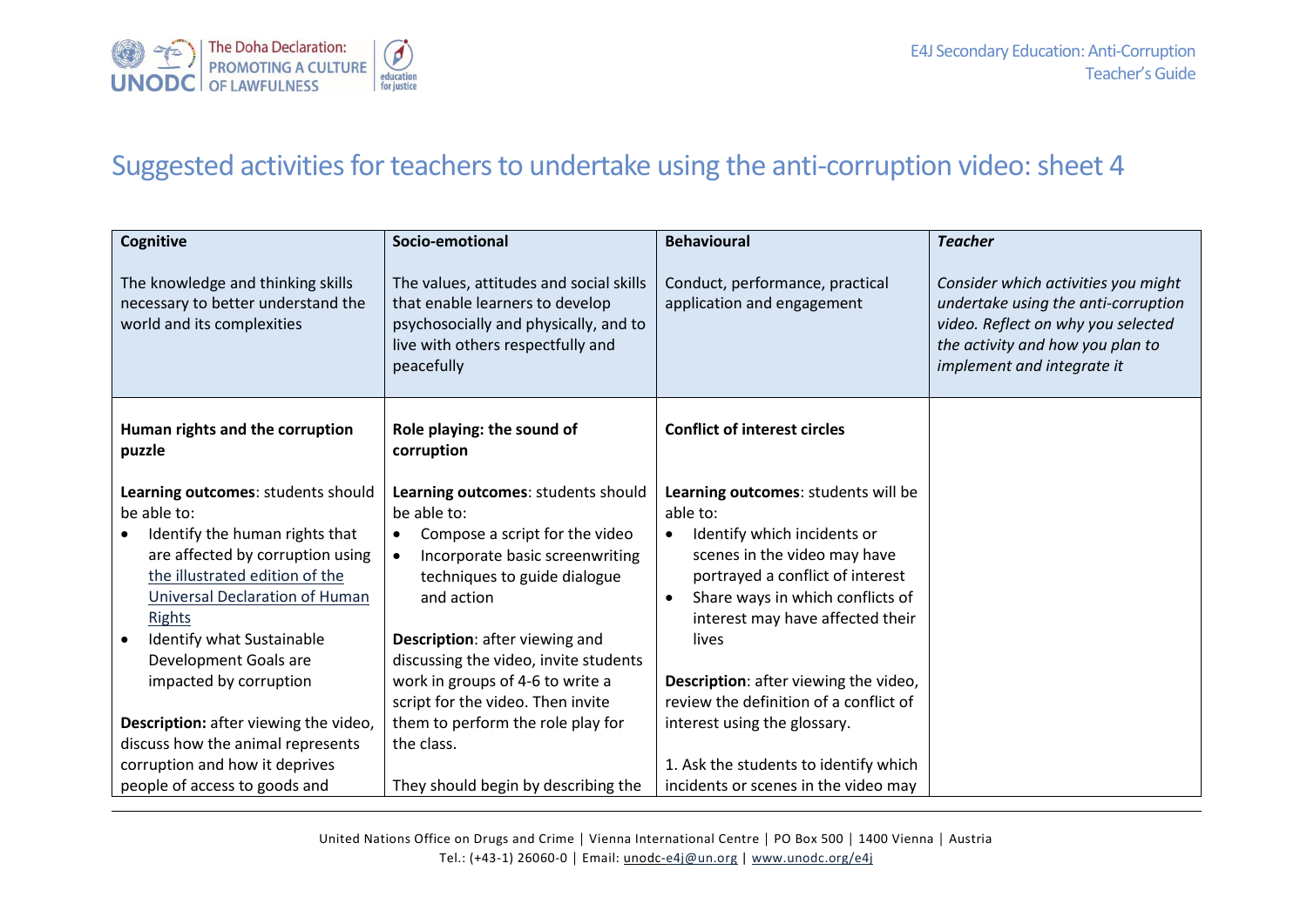



| services, and their human rights.<br>1. Identify the human rights that are<br>affected by corruption using the<br>illustrated edition of the Universal<br>Declaration of Human Rights.<br>2. Alternately, identify which<br>Sustainable Development Goals are<br>impacted by corruption. For<br>example, women are<br>disproportionately impacted due to<br>their minority status in many<br>societies (gender equality in<br>Sustainable Development Goal 5). | video's high concept or main idea.<br>When composing a dialogue, every<br>character should be given a voice,<br>even the corruption animal.<br>Students should share their scripts<br>with the class.<br>Debriefing questions for after the<br>role play:<br>1. What sound or voice did you give<br>the corruption animal and why?<br>2. How might the sound or voice of<br>the animal change as it ate away at<br>the fabric of the hunter's corrupt<br>world?<br>3. Did the introduction of language<br>take away or add to the power of<br>the story? | have represented a conflict of<br>interest (e.g., if the hunter was an<br>employee of the park, she put<br>herself in a situation where she was<br>confronted with a choice between<br>the duties of her job (to protect the<br>animals) and her own interests).<br>2. Invite the students to share ways<br>in which conflicts of interest may<br>have or will affect their lives. |  |
|----------------------------------------------------------------------------------------------------------------------------------------------------------------------------------------------------------------------------------------------------------------------------------------------------------------------------------------------------------------------------------------------------------------------------------------------------------------|----------------------------------------------------------------------------------------------------------------------------------------------------------------------------------------------------------------------------------------------------------------------------------------------------------------------------------------------------------------------------------------------------------------------------------------------------------------------------------------------------------------------------------------------------------|------------------------------------------------------------------------------------------------------------------------------------------------------------------------------------------------------------------------------------------------------------------------------------------------------------------------------------------------------------------------------------|--|
| Debate: rich versus poor                                                                                                                                                                                                                                                                                                                                                                                                                                       | <b>Ethical dilemmas</b>                                                                                                                                                                                                                                                                                                                                                                                                                                                                                                                                  | Project-based learning: Saying No<br>to Corruption video project                                                                                                                                                                                                                                                                                                                   |  |
| Learning outcome: students should<br>be able to:<br>Develop supported arguments<br>about how corruption affects<br>the rich and the poor                                                                                                                                                                                                                                                                                                                       | Learning outcome: students should<br>be able to:<br>Discuss ethical challenges that<br>$\bullet$<br>they face in their homes,<br>schools and communities                                                                                                                                                                                                                                                                                                                                                                                                 | Learning outcome: students should<br>be able to:<br>Create video content<br>$\bullet$<br>documenting ways to prevent<br>corruption                                                                                                                                                                                                                                                 |  |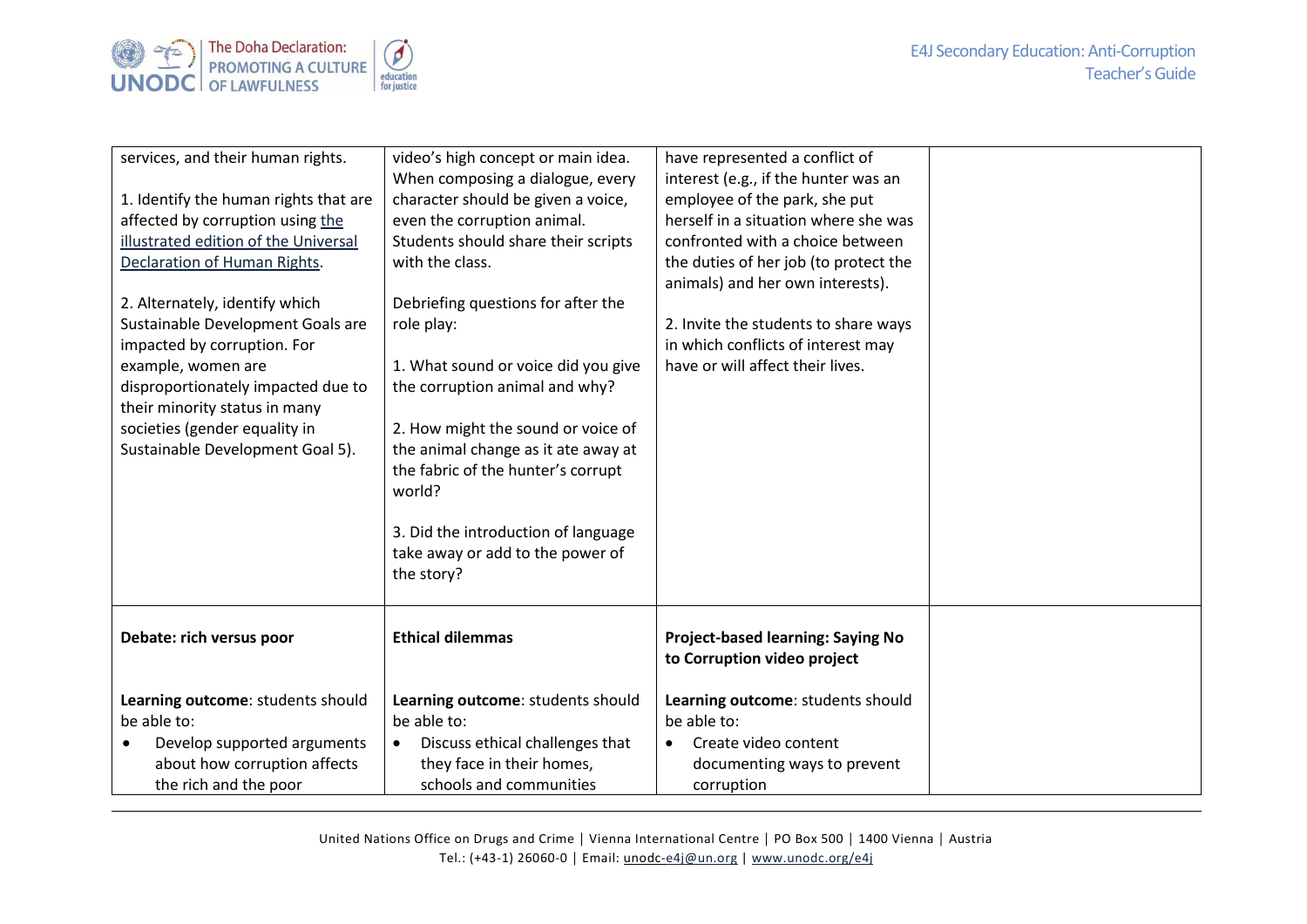## E4J Secondary Education: Anti-Corruption Teacher's Guide



| Description: use the video to get the<br>students to identify the embedded<br>ethical dilemmas, such as parking in<br>a prohibited area and stealing of<br>cable television services. | Description: ask the students to<br>create their own video that<br>documents ways to prevent<br>corruption from taking root in their<br>homes, schools and communities. |                                                                                                                                     |
|---------------------------------------------------------------------------------------------------------------------------------------------------------------------------------------|-------------------------------------------------------------------------------------------------------------------------------------------------------------------------|-------------------------------------------------------------------------------------------------------------------------------------|
|                                                                                                                                                                                       |                                                                                                                                                                         |                                                                                                                                     |
| 1. Ask students what these scenes<br>represent (ethical challenges).                                                                                                                  | Seek the support of parents, other<br>teachers and community                                                                                                            |                                                                                                                                     |
|                                                                                                                                                                                       | organizations in creating the video.                                                                                                                                    |                                                                                                                                     |
| 2. Define ethics and ethical                                                                                                                                                          |                                                                                                                                                                         |                                                                                                                                     |
| behaviour using the glossary.                                                                                                                                                         | Key messages from the video might<br>include:                                                                                                                           |                                                                                                                                     |
| 3. Invite students to reflect on                                                                                                                                                      | Learn what corruption is and is                                                                                                                                         |                                                                                                                                     |
| ethical challenges that they may                                                                                                                                                      | not                                                                                                                                                                     |                                                                                                                                     |
| have faced in their homes, schools                                                                                                                                                    | Report incidents of corruption<br>$\bullet$                                                                                                                             |                                                                                                                                     |
| and communities (e.g., buying                                                                                                                                                         | Following rules helps to create<br>$\bullet$                                                                                                                            |                                                                                                                                     |
|                                                                                                                                                                                       | respect for the rule of law                                                                                                                                             |                                                                                                                                     |
|                                                                                                                                                                                       | Know your rights and<br>$\bullet$                                                                                                                                       |                                                                                                                                     |
|                                                                                                                                                                                       | responsibilities                                                                                                                                                        |                                                                                                                                     |
|                                                                                                                                                                                       | Accept the responsibility that<br>$\bullet$                                                                                                                             |                                                                                                                                     |
|                                                                                                                                                                                       | corruption affects everyone and                                                                                                                                         |                                                                                                                                     |
|                                                                                                                                                                                       | everyone has a responsibility to                                                                                                                                        |                                                                                                                                     |
|                                                                                                                                                                                       | prevent it                                                                                                                                                              |                                                                                                                                     |
|                                                                                                                                                                                       | There is no point at which                                                                                                                                              |                                                                                                                                     |
|                                                                                                                                                                                       |                                                                                                                                                                         |                                                                                                                                     |
|                                                                                                                                                                                       |                                                                                                                                                                         |                                                                                                                                     |
|                                                                                                                                                                                       | $\bullet$                                                                                                                                                               |                                                                                                                                     |
|                                                                                                                                                                                       |                                                                                                                                                                         |                                                                                                                                     |
|                                                                                                                                                                                       |                                                                                                                                                                         |                                                                                                                                     |
|                                                                                                                                                                                       | grades or illegally obtaining money<br>or goods).                                                                                                                       | corruption cannot or should not<br>be countered or prevented<br>Prevention is critical to<br>curtailing the spread of<br>corruption |